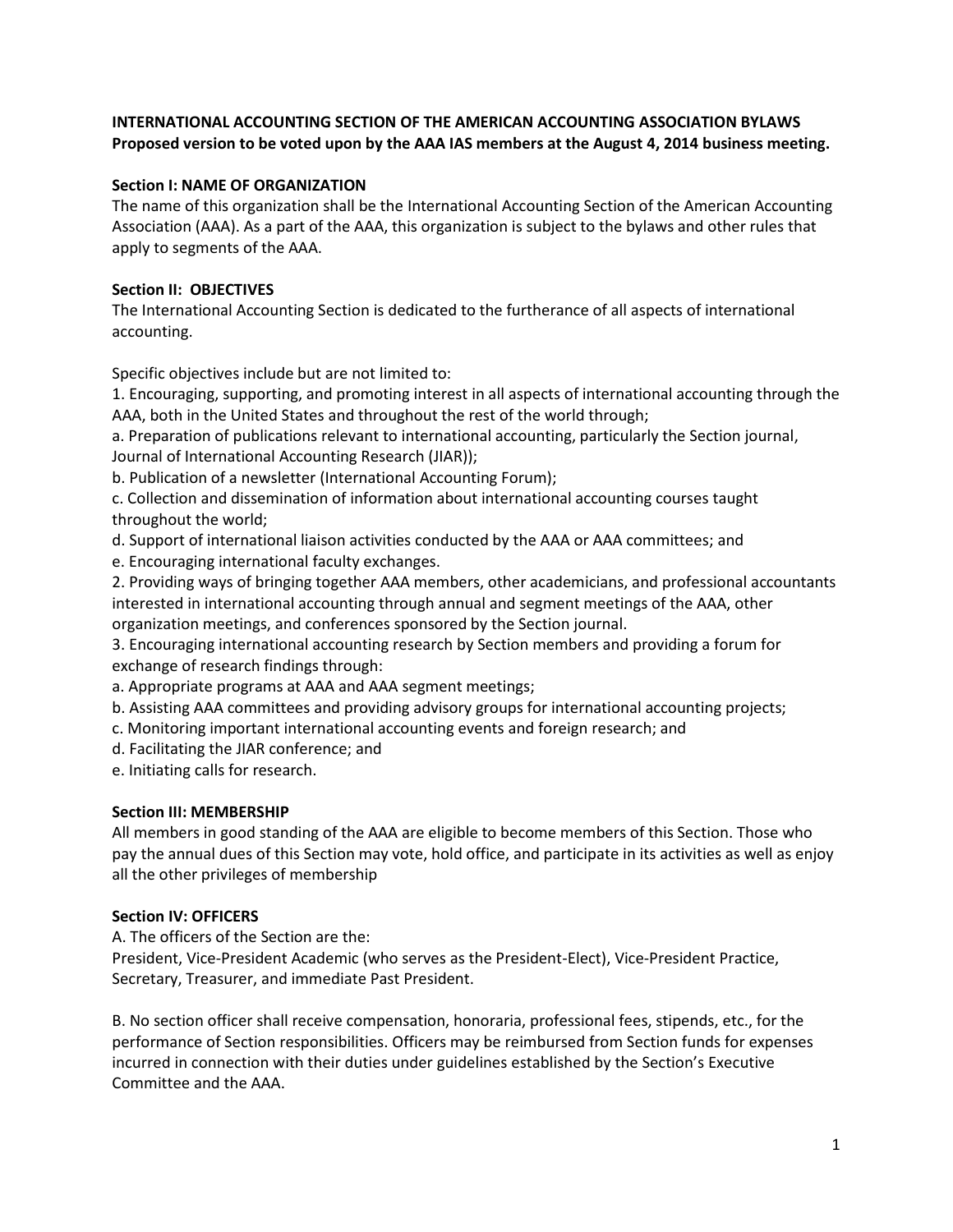C. Terms and Functions of the Officers

1. President: The President shall serve a one-year term. The duties of the president are:

a. To manage the affairs of the Section and carry out its policies and activities as directed by the Section membership with the advice of the Section's Executive Committee and the Advisory Board;

b. To preside at all meetings of the Section and its Executive Committee;

c. To coordinate the activities of the Section with the Section officers and other units of the AAA and the AAA;

d. To submit such reports as required;

e. To encourage maximum membership participation through committees or task force membership, programs, and involvement in Segment and AAA meetings;

f. To appoint and charge all committees and task forces not otherwise described in these bylaws, with the advice of the Executive Committee;

g. Upon invitation, to work with the AAA concerning international matters; and

h. To report as needed to the AAA Council regarding Section activities.

2. The Vice President – Academic serves as the President-Elect. The president-elect shall be elected for a one year term. At the completion of that term, the president-elect automatically assumes the presidency of the Section for a one-year term. The responsibilities of the vice president – academic are:

a. To assume the duties of the president when the president is unable to do so;

b. To work with the treasurer to prepare a budget for the next fiscal year and a projected three-year budget; and

c. To perform whatever other duties the president may assign.

3. Vice-President–Practice: The vice-president-practice shall be selected from Section members who are accounting practitioners [i.e., those members of the Section not at colleges and universities] and shall be elected for a two-year term and is eligible for re-election for one additional two-year term. The main duties of the vice-president practice are:

a. To maintain close coordination with groups and organizations outside the AAA that have similar interests;

b. To serve as the co-chair of the Practice Issues Committee; and

c. To perform whatever other duties the president may assign.

4. Secretary: The secretary shall be elected for a two-year term and is eligible for re-election for a maximum of one additional two-year term. The responsibilities of the secretary are:

a. To oversee the keeping of Section minutes and records of meetings and other activities;

b. To provide copies of minutes and records of activities to the members of the Executive Committee and committee chairs on a timely basis;

c. To provide copies of minutes to the Communication Director to post on the Section's website;

d. To maintain the Section's service record of the committee activities of members;

e. To maintain the Section's Procedures Manual that describes the Section's committees, their responsibilities, and the timetable and templates for activities and reports;

f. To provide the Procedures Manual, timetable, and templates to the Communication Director to post on the Section's website; and

g. To perform whatever other duties the president may assign.

5. Treasurer: The treasurer shall be elected for a two-year term and is eligible for re-election for one additional two-year term. The main responsibilities of the treasurer are: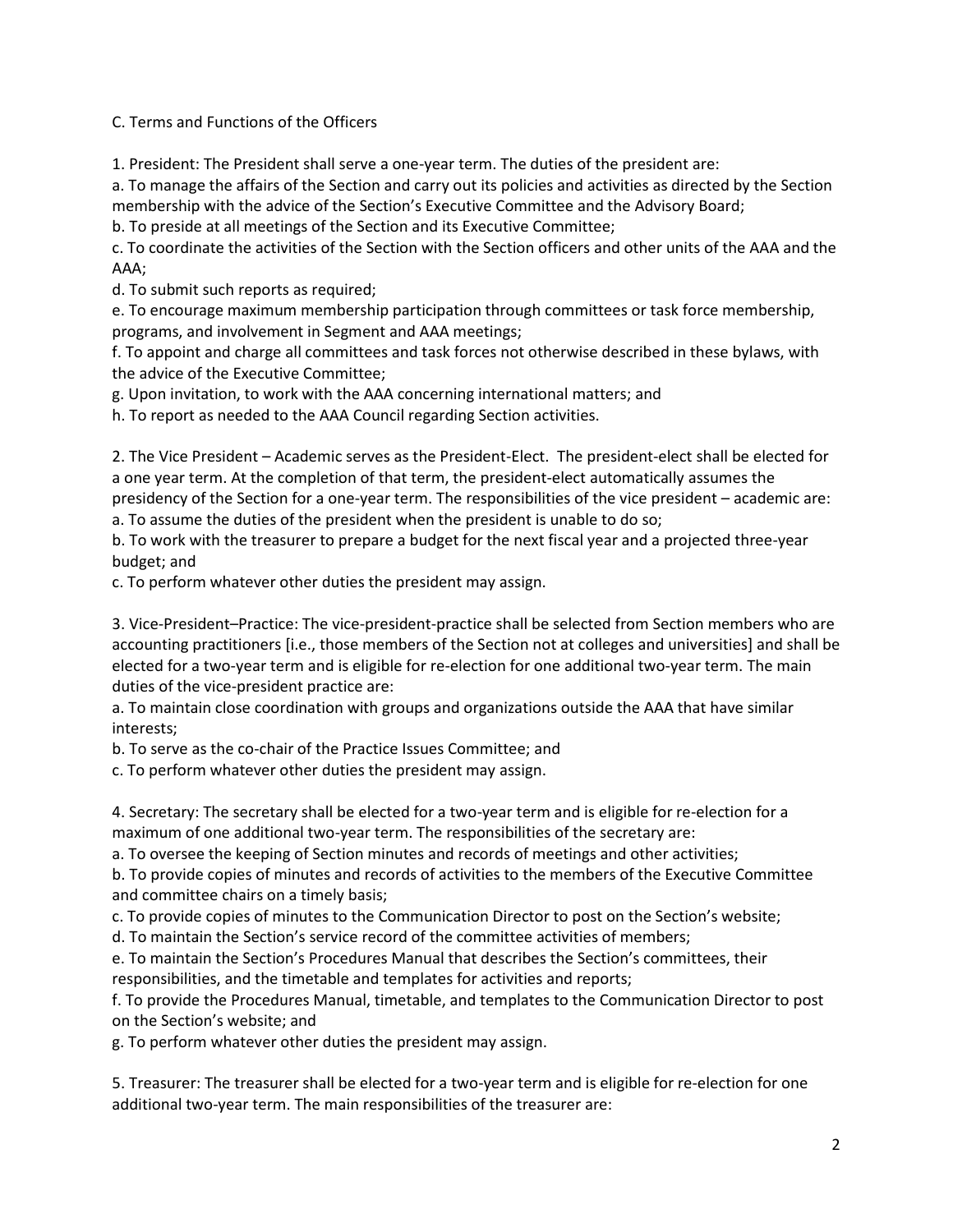a. To coordinate with the AAA finance director concerning questions of collection and disbursement of Section funds;

b. To send copies of the financial reports received from AAA to the Executive Committee and Advisory Board chair;

c. To prepare and present a report of the Section's financial status and activities for the preceding fiscal period at Executive Committee and membership business meetings. The semi-annual and annual financial reports shall be sent to all members of the Executive Committee, the Advisory Board chair, and committee chairs prior to the Executive Committee and business meetings of the Section;

d. To assist the president-elect in preparing an annual and a three-year projected budget;

e. To review all requests for reimbursement, based on budgetary authority, and to send the approved requests to the AAA for disbursement. In the event that a reimbursement request is not provided for in the budget, the treasurer will request review and approval by the Executive Committee unless the amount involved is less than \$1,000 and has been approved by the Section president;

f. To ensure the Section maintains financial responsibility and complies with budgeted expenditures in all activities; and

g. To perform whatever other duties the president may assign.

6. Past President: The immediate past president serves for one year immediately following the term as president. The duties include:

a. Serving as a voting member of the Executive Committee, the Advisory Board, and the Nominations Committee;

b. Performing whatever other duties the president may assign.

7. Council Representative: The Council representative shall serve a three-year term and is eligible for reelection for one additional three-year term. If the Council Representative is unable to attend a Council meeting, the Section's officers may send an alternate who shall have all of the voting rights of the elected Council Representative.

The duties are:

a. To serve as a voting representative for the Section at all AAA Council meetings; and

b. To report in a timely manner all Council meeting information to the Executive Committee.

D. Filling Vacancies: In the event the Section president is unable to serve, the duties shall be assumed by the president-elect. In the event the president-elect, vice-president-practice, secretary, treasurer, or Council representative are unable to serve, the president or in her/his inability the Executive Committee shall, in consultation with the chairs of the Nomination Committee and Advisory Board, appoint a member of the Section to complete the unexpired term until an election can be held at the next annual meeting.

E. Executive Committee: The Executive Committee consists of the president, the vice presidentacademic, the vice president-practice, the secretary, the treasurer, and the immediate past president. The chair of the Advisory Board and the Council representative shall be invited to all Executive Committee meetings.

The duties of the Executive Committee are:

1. To assist the treasurer and the president-elect in preparing an annual budget for the following year and a projected three-year budget;

2. To appoint the editor of the Section's journal;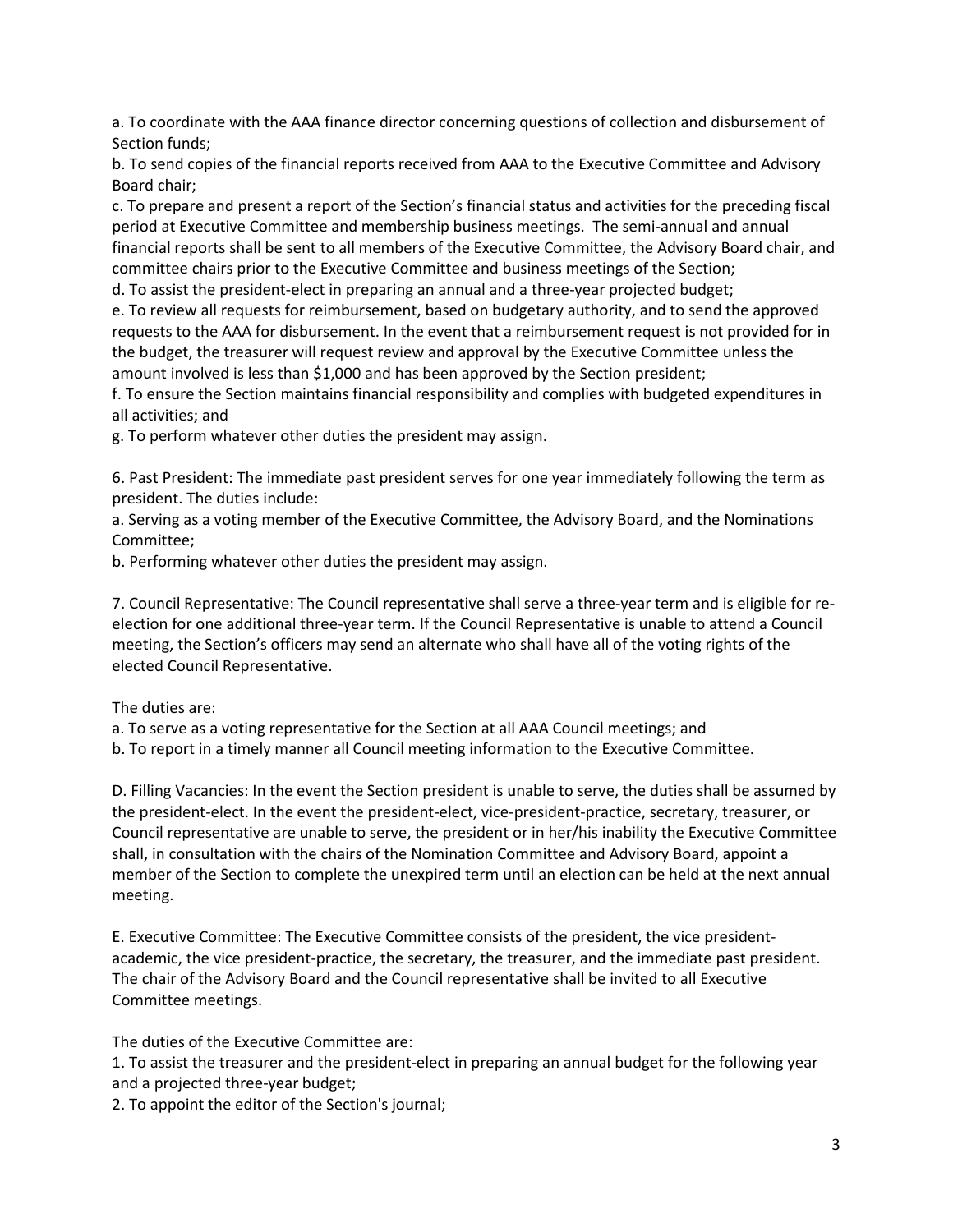3. To approve special Section publications (other than the newsletter or journal) before they are published;

- 4. To appoint the editor of the newsletter;
- 5. To appoint the Communication Director; and
- 6. To make proposals to the Advisory Board for changes in the bylaws.

## **Section V: ADVISORY BOARD**

A. The officers of the Section shall be guided in their duties by an Advisory Board. The Advisory Board shall consist of nine members.

1. The members of the Advisory Board are the immediate past president, the prior year's past-president, and seven other members elected by the Section. At least one member of the Advisory Board should reside outside the United States and one member should be a newly appointed assistant professor who participated in the Doctoral Consortium within the prior four years.

2. Membership on both the Executive Committee and Advisory Board is precluded, except for the immediate past president.

3. The chair of the Advisory Board shall be appointed by the Nominations Committee.

B. The duties of the Advisory Board are:

1. To review the bylaws and objectives and recommend any proposed changes to the membership;

2. To carry out any other activities appropriate to an oversight role, as determined by the Advisory Board chair; and

3. To respond to requests from the president and the Executive Committee.

### **SECTION VI: STANDING COMMMITTEES**

- A. Standing committees of the Section are the:
- 1. Annual Program Committee,
- 2. CPE Committee,
- 3. Information Technology Committee,
- 4. International Relations Committee,
- 5. JIAR Conference Committee,
- 6. Membership Committee,
- 7. Mid-Year Conference Committee,
- 8. Regional Programs Committee,
- 9. Nominations Committee,
- 10. Publications Committee,
- 11. Practice Issues Committee,
- 12. Research Committee,
- 13. Strategic Planning Committee,
- 14. Teaching and Curriculum Committee, and

15. Award Committees for Outstanding Dissertation, Outstanding Educator, and Outstanding Section Service.

B. The chair of each committee shall send a written report to the secretary of the Section for distribution to the Executive Committee prior to all scheduled meetings and at other times requested by the Executive Committee or the president of the Section. Details regarding the specific duties and composition of committees are described in the Procedures Manual.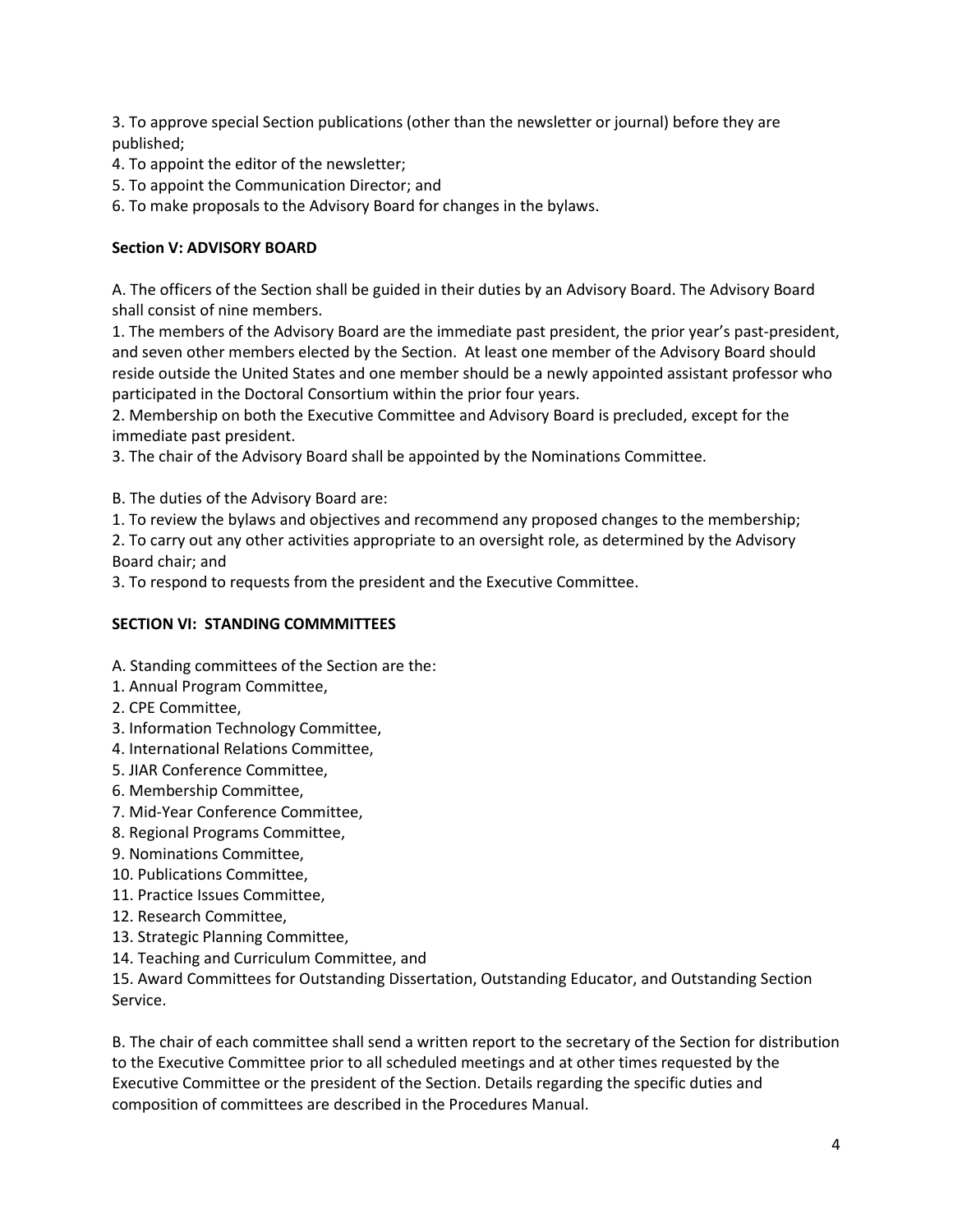C. The length of service shall normally be one year. Because of the need for advance planning and continuity, members of the Conference and Program Committees may be appointed for terms of one, two, or three years.

D. The president appoints each Committee Chair and its members unless otherwise specified in the bylaws. The president may also appoint a task force to accomplish a specific task essential to the objectives of the Section. The standing committees and their main duties are detailed below.

## E. The Annual Program Committee

1. The main duty of the committee is to organize, in compliance with guidelines established by the chair of the AAA Annual Program Committee, technical (paper presentation) sessions and panels on international accounting topics at the AAA Annual Meeting.

### F. The CPE Committee

1. The main duty of the committee is to coordinate the submission of proposals for CPE sessions at the AAA Annual Meeting and the Section's Mid-Year Meeting.

### G. The Information Technology Committee

1. The main duty of the committee is to keep the Section's website up-to-date and make sure requests for changes are updated on a timely basis.

### H. The International Relations Committee

1. The main duty of the committee is to foster relations between the International Accounting Section and accounting organizations outside the United States.

#### I. The JIAR Conference Committee

1. The main duty of the committee is to plan the conference. The conference shall always meet the strategic goals of the section as defined by the Executive Committee.

 a. The chair shall work with the Executive Committee prior to formalizing any contractual agreements and with the treasurer when establishing and approving the conference budget.

#### J. The Membership Committee

1. The main duty of the committee is to promote and increase membership in the Section and to enhance communication among current Section members.

#### K. The Mid-Year Conference Committee

1. The main duty of the committee is to plan the Section's Mid-Year Conference and Doctoral/New Faculty Consortium.

# L. The Nominations Committee

1. The Nominations Committee of the Section shall consist of the two most recent past presidents, the chair of the Advisory Board, and two other section members elected by the Section membership. The most senior past president shall chair the committee.

2. The main duty of the committee is to develop a slate of nominees in conformity with the Section's bylaws.

#### M. The Publications Committee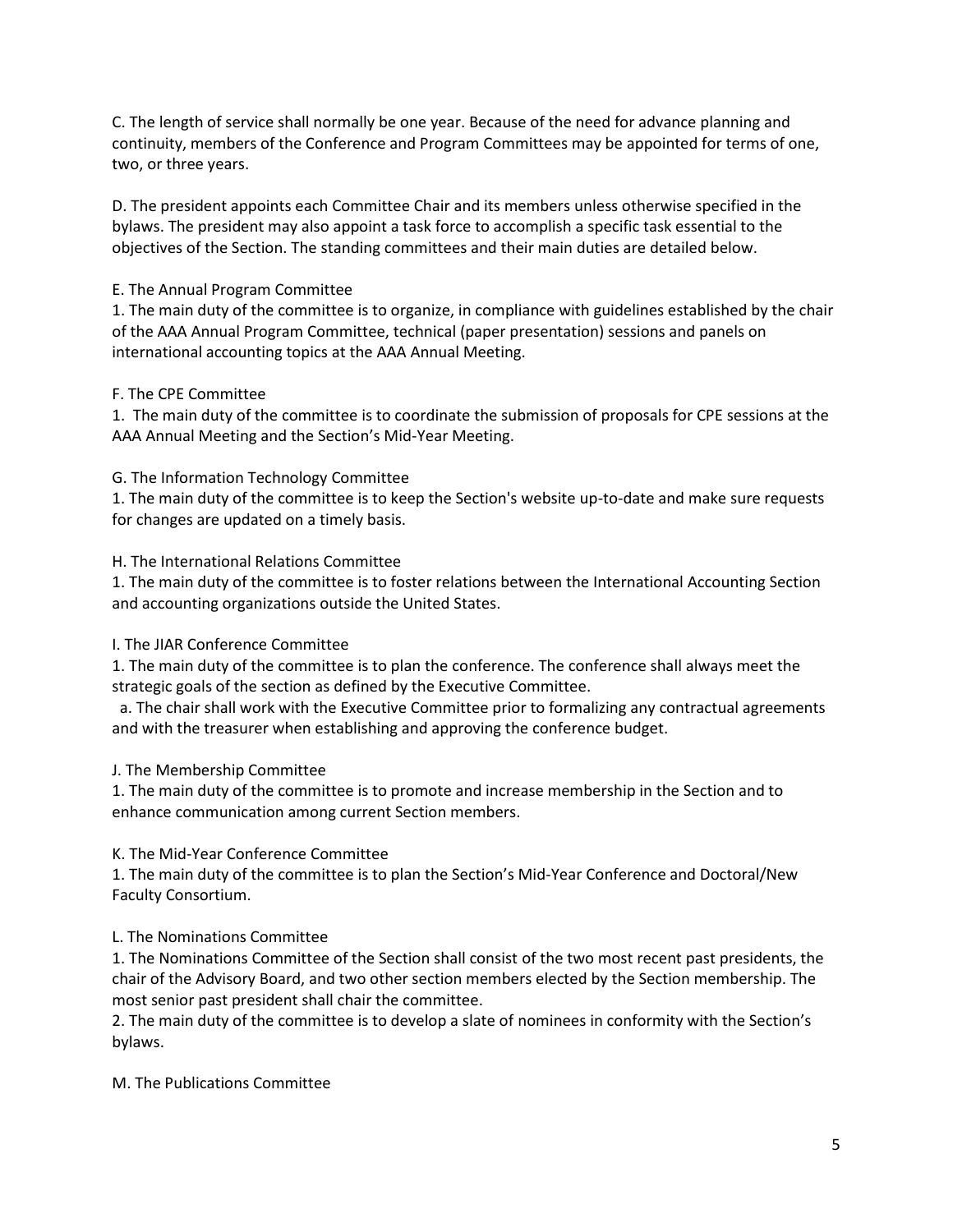1. The committee consists of nine members. The journal and newsletter editors and the Communication Director serve as non-voting members. The six voting members hold two year terms and are selected as follows:

a. Four members, each nominated by the Nominations Committee (Two new members elected each year.)

b. Two members appointed by the Section president. (One new member appointed each year.) c. The journal editor shall be appointed for a three-year term by the Executive Committee and is eligible to be reappointed for a maximum of three additional one-year terms. If the journal editor is unable to complete a term, the Executive Committee shall appoint an acting editor for a one-year term. One year prior to the expiration of the current editor's term, the Publications Committee shall, by majority vote, select a nominee for journal editor and forward it to the Executive Committee.

 d. The newsletter editor shall be appointed for a three-year term by the Executive Committee and is eligible to be reappointed for a second three-year term. After completion of two terms, the newsletter editor may be reappointed for up to three additional one-year terms.

 e. The Communication Director shall be appointed by the Executive Committee for a three-year term and is eligible to be reappointed for a second three-year term.

f. The Committee Chair is selected annually from its members by the president.

2. The Publications Committee is responsible for:

a. The Section journal, the publication of the newsletter, and web material;

b. Developing the editorial policies for the Section journal in concert with AAA policies; and

c. Nominating an individual for the position of journal editor, one year prior to the expiration of the current editor's term, for approval by the Executive Committee. The nominee shall be selected by a majority vote of the committee.

# N. The Practice Issues Committee (PIC)

1. The main duty of the committee is to encourage, support, and promote interest and cooperation between accounting practice and academics in all aspects of international accounting both in the United States and throughout the rest of the world.

# O. The Regional Programs Committee

1. The main duty of the committee is to promote active involvement of international accounting related activities at each of the AAA regional meetings.

# P. The Research Committee

1. The main duty of the committee is to foster research, help faculty advance careers, and inform and influence policy and practice.

# Q. The Strategic Planning Committee

1. The main duty of the committee is to advise the Executive Committee about any potential concerns or strategic issues that the section may need to address in the near future and to recommend ways to address these concerns or ideas to implement strategic changes.

# R. The Teaching and Curriculum Committee

1. The main duties of the committee are

 a. To encourage, support, and promote interest in all aspects of international accounting education both in the United States and throughout the rest of the world;

b. To disseminate information on teaching and curriculum best practices; and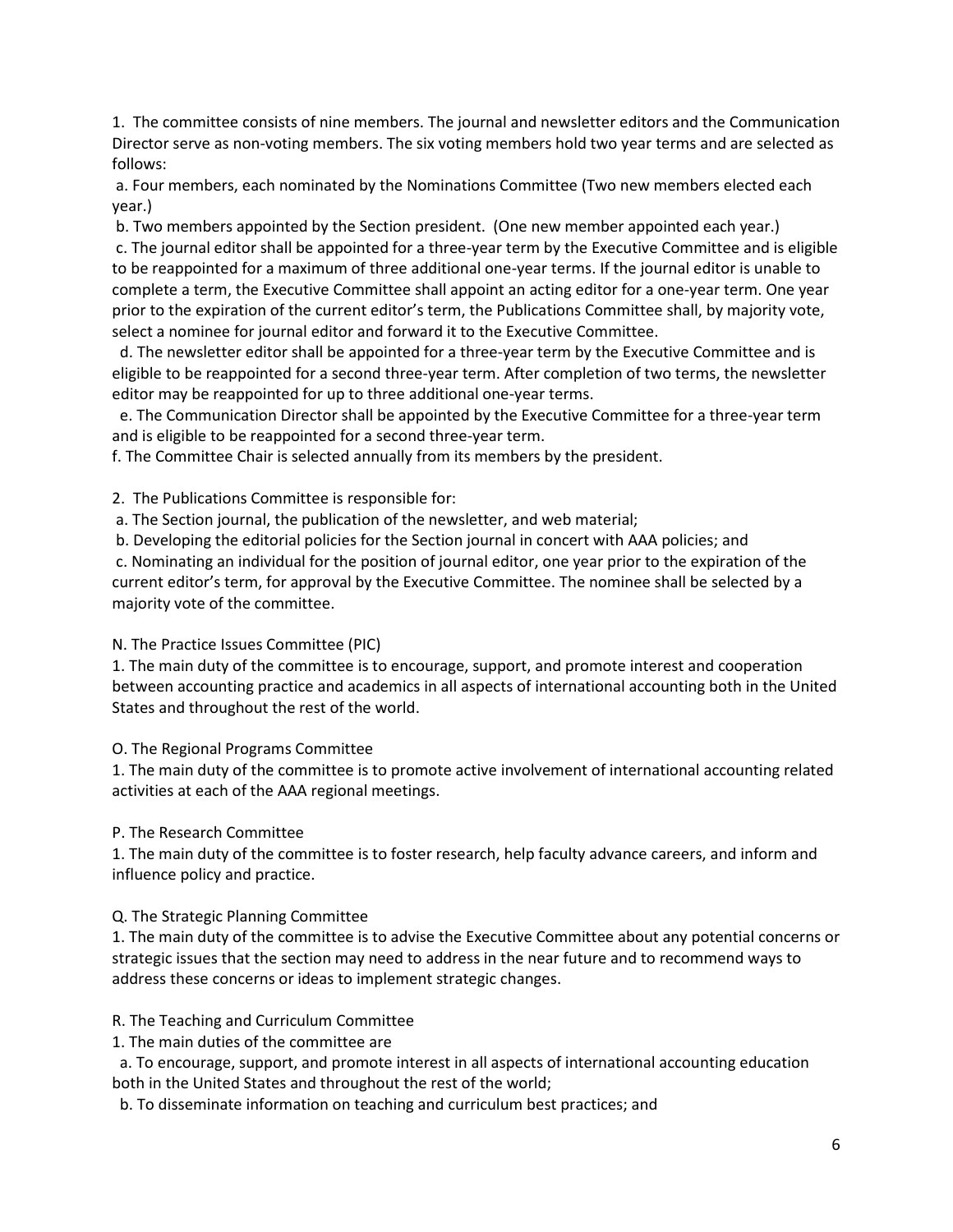c. To facilitate curriculum or teaching needs of the Section members as they arise.

### S. The Awards Committees

1. The main duty of the Outstanding Dissertation Award Committee is to select a recipient for the Section's outstanding international accounting dissertation award.

2. The main duty of the Outstanding Educator Award Committee is to select the Section's outstanding international accounting educator.

3. The main duty of the Outstanding Section Service Award Committee is to select the recipient of the Section's outstanding service award.

### **Section VII: NOMINATIONS and ELECTIONS**

A. The Nominations Committee shall actively solicit nominations from Section members through at least two broadcast emails as well as postings on the Section website. Self-nominations shall be encouraged. The call for nominations shall be publicized each year by January 31. Nominations shall be accepted until the first Monday in March.

B. Criteria for selecting nominees include prior Section service and leadership positions (committee chairs, regional directors etc.), as described for each position, and evidence of commitment and willingness to serve. All nominees must be members of the Section.

C. The Nominations Committee shall present to the president one nominee for each of the positions of Vice President - Academic, Vice-President-Practice, Secretary, Treasurer, and Council Representative, and two nominees each for the Advisory Board, Publications Committee, and Nominations Committee by March 15. In addition, the Committee shall select the chair of the Advisory Board.

D. The president shall send the slate of nominees to the members by April 1.

E. The election shall be conducted electronically from April 1 through May 15.

1. Elections shall be by a majority vote of Section members voting in the election. Election results shall be certified by the Secretary and announced by June 1. Those elected shall be introduced by the chair of the Nominations Committee at the Section's next business meeting. They shall assume office at the conclusion of the AAA Annual Meeting.

F. Nominations by petition must be submitted to the Chair of the Nominations Committee no later than March 15.

G. The Nominations Committee shall request a copy of the Section's service record from the secretary to aid it in making the nominations.

1. The president-elect must have served as an officer of the Section or Chair of at least two Section committees in the past five years.

2. Nominees for secretary and treasurer must have served the section in a significant capacity during at least two of the last five years. The two years of service may be obtained while performing the following roles within the section:

- a. Secretary
- b. Treasurer
- c. Journal editor
- d. Newsletter editor
- e. Committee chair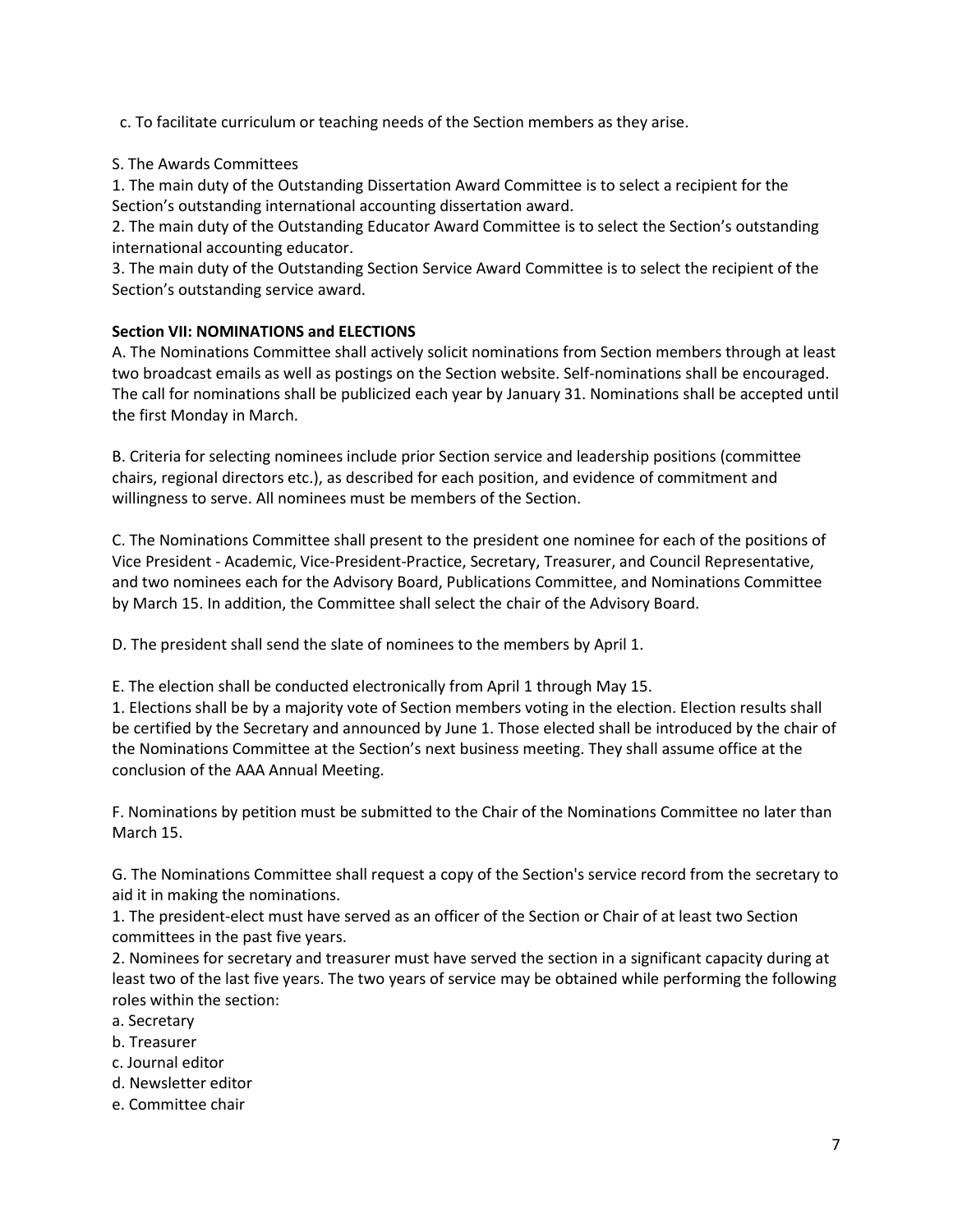### f. U.S. regional coordinator

g. Advisory board member

h. Council representative

3. Nominees for positions on the Nominations Committee must have served the section in a significant capacity during at least two of the last five years. The two years of service may be obtained while performing the following roles within the section:

a. Those listed above for the position of secretary and treasurer plus:

- b. Member of the Nominations Committee;
- c. Member of the Publications Committee; or

d. Journal editor.

4. Nominees for Council representative must have served the section as a member of the Executive Committee in the last five years.

H. The committee chair shall contact members of the Advisory Board, Publications Committee, and the Council representative with remaining terms to determine whether they are willing and able to continue their active involvement. If an individual is unable to continue serving, a letter of resignation shall be requested. The Nominations Committee shall then nominate another to complete the term.

### **Section VIII: PUBLICATIONS**

A. At a minimum, the Section shall publish a newsletter three times per year and a journal two times per year. The Section shall also maintain a current web page.

B. The Journal editor's main responsibilities include:

a. The administration, content, and publication of the journal;

b. Reporting to the Executive Committee and the membership as to the status and current activities of the journal;

c. Appointing an Editorial Board; and

d. Making all editorial decisions. (Neither the Executive Committee nor the Publications Committee has authority to make editorial decisions.)

C. The Newsletter editor's main responsibilities include:

a. The administration, content and publications of the Newsletter; and

b. Reporting to the Executive Committee and the membership as to the status and current activities of the Newsletter.

D. The Communication Director is responsible for the administration and content of the web page.

1. The Communication Director is appointed to a three-year term.

2. The items published on the web page shall include, among others, as appropriate, and on a timely basis:

a. The Bylaws, Objectives, Strategic Plan, and Financial Statements of the Section;

- b. The Procedures Manual;
- c. The list of officers, committee chairs and their members;
- d. Committee charges;
- e. Current and past years' newsletters; and

f. The minutes of the business meetings and Executive Committee meetings after they have been reviewed as specified in Section IV.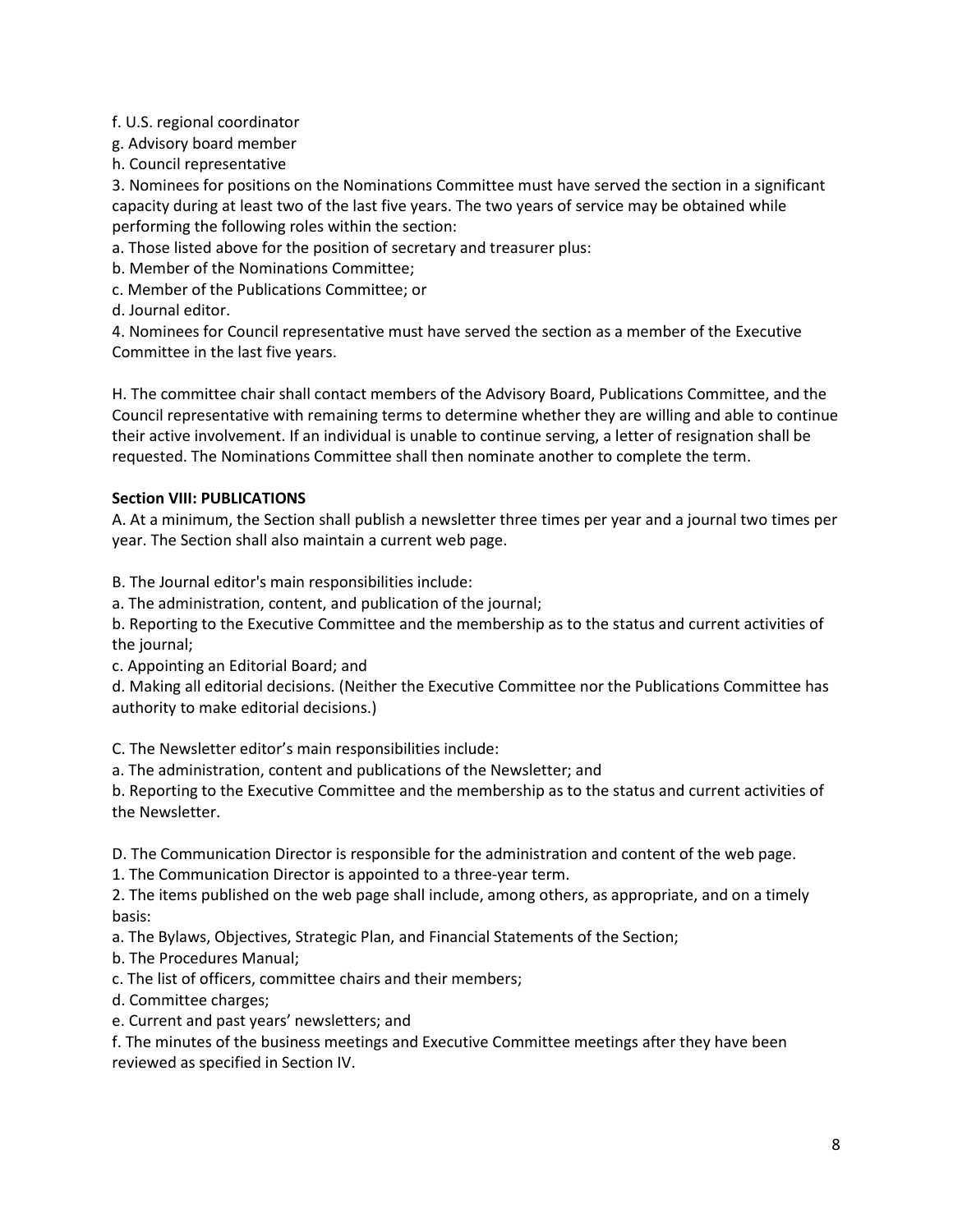E. The Section may print special publications in the form of booklets, rosters of members, monographs, study materials, teaching aids, etc. from its own funds. These publications must be approved by the Publications Committee and the Executive Committee before they are published. These publications are to be distributed free of charge to Section members. The Section Executive Committee shall determine a price to be charged for publications for those who are not members of the Section.

#### **Section IX. MEETINGS**

The Section shall hold an annual business meeting in conjunction with the annual meeting of the AAA. Matters coming before the Section membership at that or any other meeting of the Section shall be decided by a majority of those Section members present and voting. Other meetings may be held at such time and place as designated by the Section's Executive Committee upon notification of the membership at least thirty days in advance. Notification shall include an agenda as well as the time and place.

#### **Section X. DUES AND FEES**

Annual dues shall be set within the limits established by the AAA. They shall be recommended by the Section's Executive Committee and voted on by the membership. Voting may be done electronically or in person. If voting is to occur in person, the recommendations shall be submitted to the members 45 days prior to the vote. If voting is to occur electronically, the recommendations shall be distributed for 30 days prior to the opening of the 15 day voting period. The decision shall be by majority vote of Section members voting. The result of the vote shall be certified by the Secretary and announced within 15 days of the end of the voting period. The dues shall remain in effect until changed by that same process. A proposal to change the dues must be announced to the membership, in the Section's Newsletter or by email announcement, not less than 45 days prior to the annual business meeting. The proposal for a change in dues must specify the date at which the proposed change becomes effective.

Separate fees may be charged to participants of special events or recipients of particular services as authorized by the Section's Executive Committee. The Section is also authorized to receive gifts and grants for special purposes.

#### **Section XI: AMENDMENTS**

A. The Advisory Board shall review the Bylaws and Objectives and shall determine if revisions will be recommended.

B. Proposed amendments to the Bylaws and Objectives shall be prepared by the Advisory Board and presented to the Executive Committee for review and advice. The president shall submit to the members the Advisory Board's recommendations prior to voting. Voting may be done electronically or in person. If voting is to occur in person, the recommendations shall be submitted to the members 45 days prior to the vote. If voting is to occur electronically, the recommendations shall be distributed for 30 days prior to the opening of the 15 day voting period. The decision shall be by majority vote of Section members voting. The result of the vote shall be certified by the Secretary and announced within 15 days of the end of the voting period.

C. Unless otherwise specified, all changes to the Bylaws and Objectives take effect immediately after certification of the vote by the Secretary.